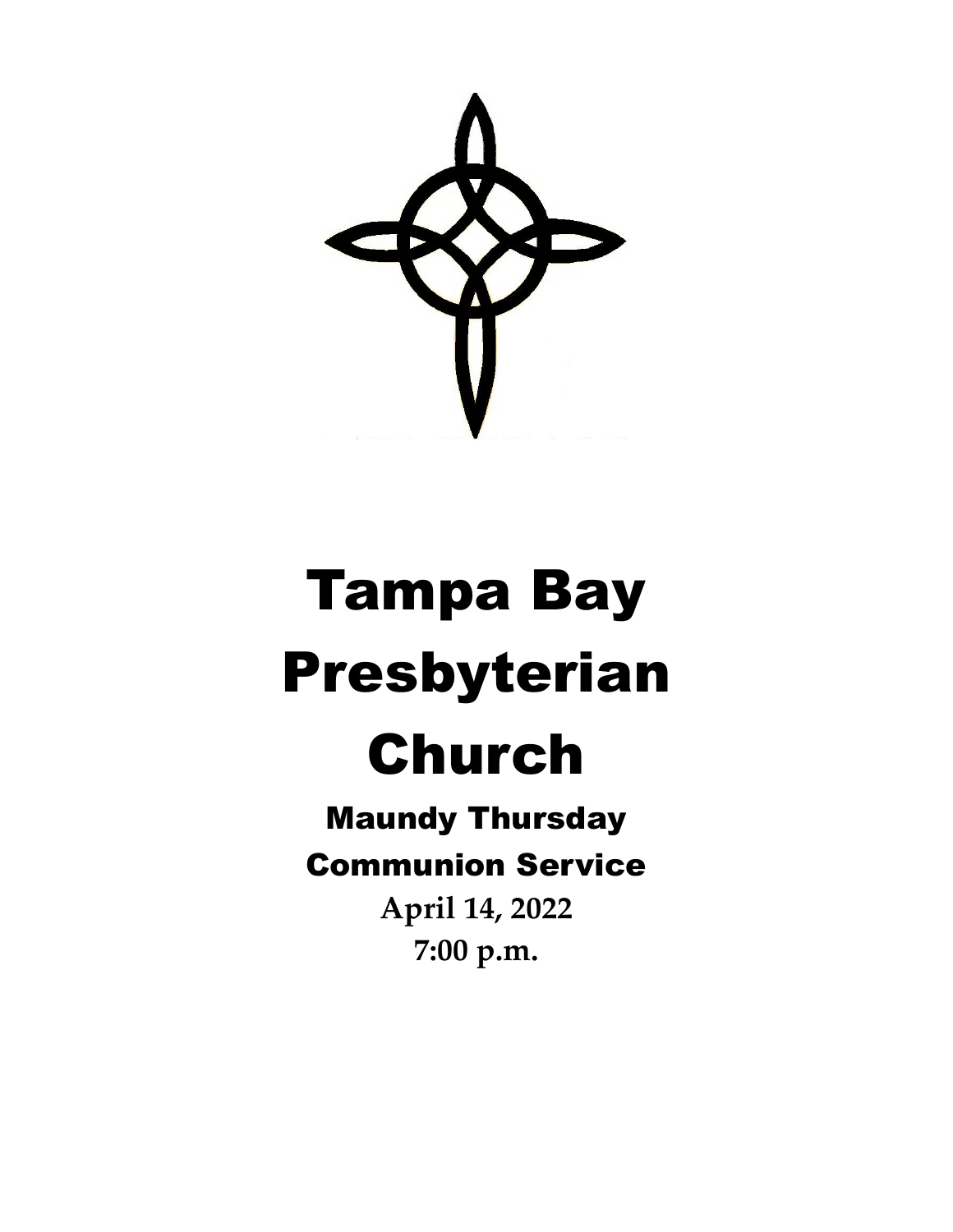### Tampa Bay Presbyterian Church

Thursday, April 14, 2022 at 7:00 p.m. Maundy Thursday Communion Service

Today's Worship Leaders: Freddy Fritz & Michael Bridges

## **Worship Service**

† Please stand as you are able.

PRELUDE **Instrumental** 

WELCOME AND ANNOUNCEMENTS

PREPARATION FOR WORSHIP

#### **GOD CALLS US TO WORSHIP**

CALL TO WORSHIP

On this day Christ the Lamb of God gave himself into the hands of those who would slay him. On this day Christ gathered with his disciples in the upper room. On this day Christ took a towel and washed his disciples' feet, giving us an example that we should do to others as he has done to us. On this day Christ our God gave us this holy feast, that we who eat this bread and drink this cup may here proclaim his holy sacrifice and be partakers of his resurrection and at the last day may reign with him in heaven.

ENTRANCE PRAYER

O Lord Jesus Christ, you are enthroned in the majesty of heaven, yet you gave up that heavenly perfection to become a servant. We adore you for laying aside your glory and clothing yourself in complete humility as one of us. We praise you for the example of washing your disciples' feet. Teach us to do as you have done. Deliver us from pride, jealousy, and ambition, and make us ready to serve one another in lowliness for your sake, O Jesus Christ, our Lord and Savior. Amen.

†OPENING SONG Alas! And Did My Savior Bleed Trinity Hymnal 254

### **GOD CLEANSES US FROM SIN**

CONFESSION OF SIN

**Lord Jesus, like Judas, we have betrayed you; like Peter, we have denied you; and like the other disciples, we have forsaken you. Yet you remain faithful to us unto death, even death on a cross. We plead for your forgiveness and mercy. And we ask that you strengthen us so that we do not turn aside but follow you to the very end — for the final victory belongs to you. Amen.**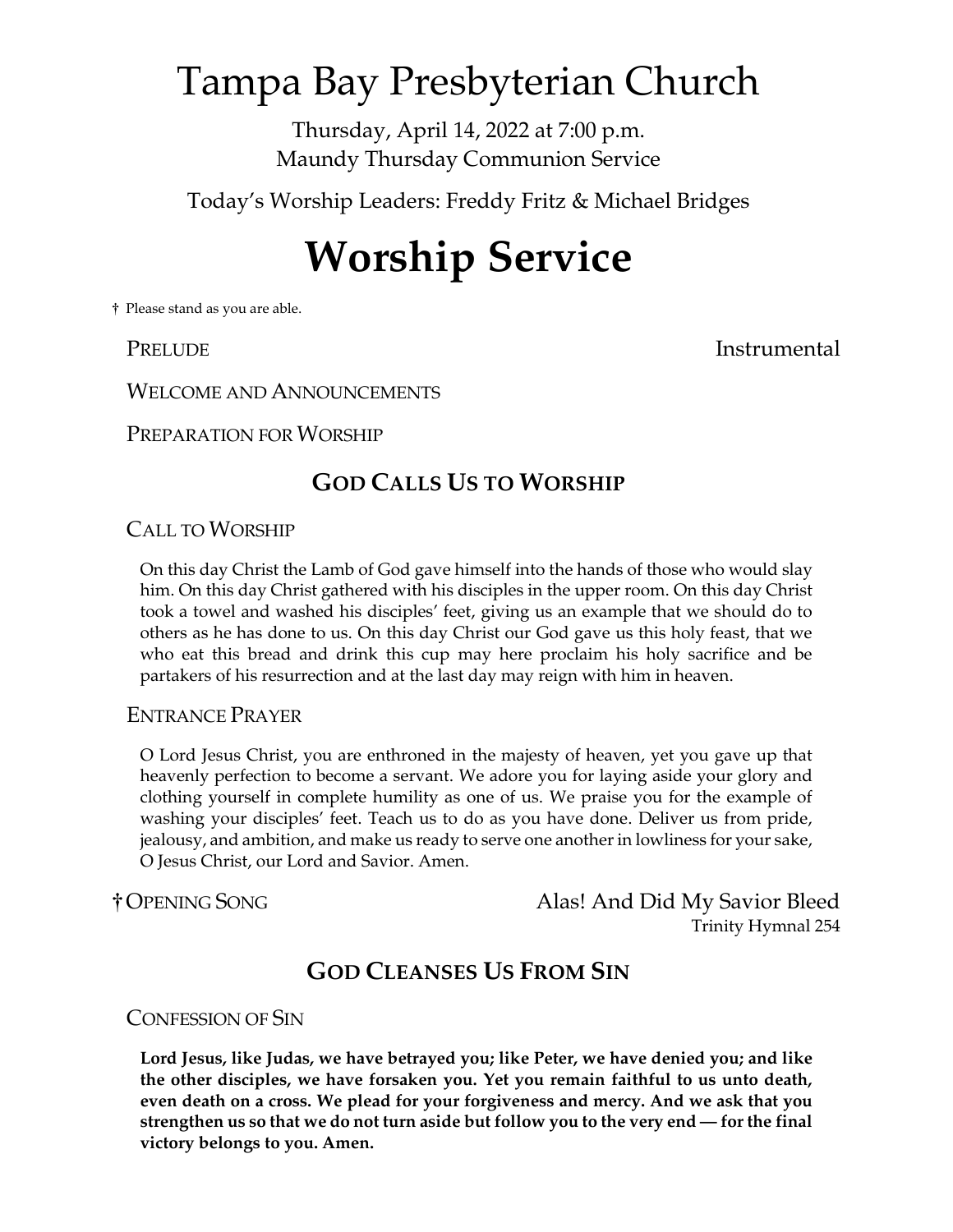ASSURANCE OF FORGIVENESS Based on 1 John 4:14-16

We have seen and do testify that the Father has sent his Son as the Savior of the world. God abides in those who confess that Jesus is the Son of God, and they abide in God. So

we have known and believe the love that God has for us. God is love, and those who abide in love abide in God, and God abides in them. Brothers and sisters in Christ, the Jesus we remember tonight is the Savior of the world. In Christ we are forgiven. And through him God abides with even us. Praise God, from whom all blessings flow!

#### **GOD CONSECRATES US BY HIS WORD**

| <b>AFFIRMATION OF FAITH</b>            | <b>Westminster Shorter Catechism 27</b><br>Page 871              |
|----------------------------------------|------------------------------------------------------------------|
| <b>OLD TESTAMENT SCRIPTURE READING</b> | Exodus 12:1-14                                                   |
| The Word of the Lord.                  | Page 53                                                          |
| Thanks be to God.                      |                                                                  |
| † Psalm                                | Psalm 103:1-13<br><b>Trinity Psalter</b>                         |
| <b>NEW TESTAMENT SCRIPTURE READING</b> | Colossians 3:12-17<br>Page 984                                   |
| This is the Word of the Lord.          |                                                                  |
| Thanks be to God.                      |                                                                  |
| <b>PREPARATORY SONG</b>                | I Sing Praises with<br>O For a Thousand Tongues to Sing<br>Choir |
| <b>SCRIPTURE TEXT</b>                  | 1 Corinthians 11:27-30<br>Page 959                               |
| PRAYER OF ILLUMINATION                 |                                                                  |
| <b>MEDITATION</b>                      | Worthily Partaking of the Lord's Supper<br>Rev. Michael Bridges  |
| <b>PRAYER OF DEDICATION</b>            |                                                                  |
| <b>GOD COMMUNES WITH US</b>            |                                                                  |
| <b>SACRAMENT OF COMMUNION</b>          |                                                                  |

Bread

Cup